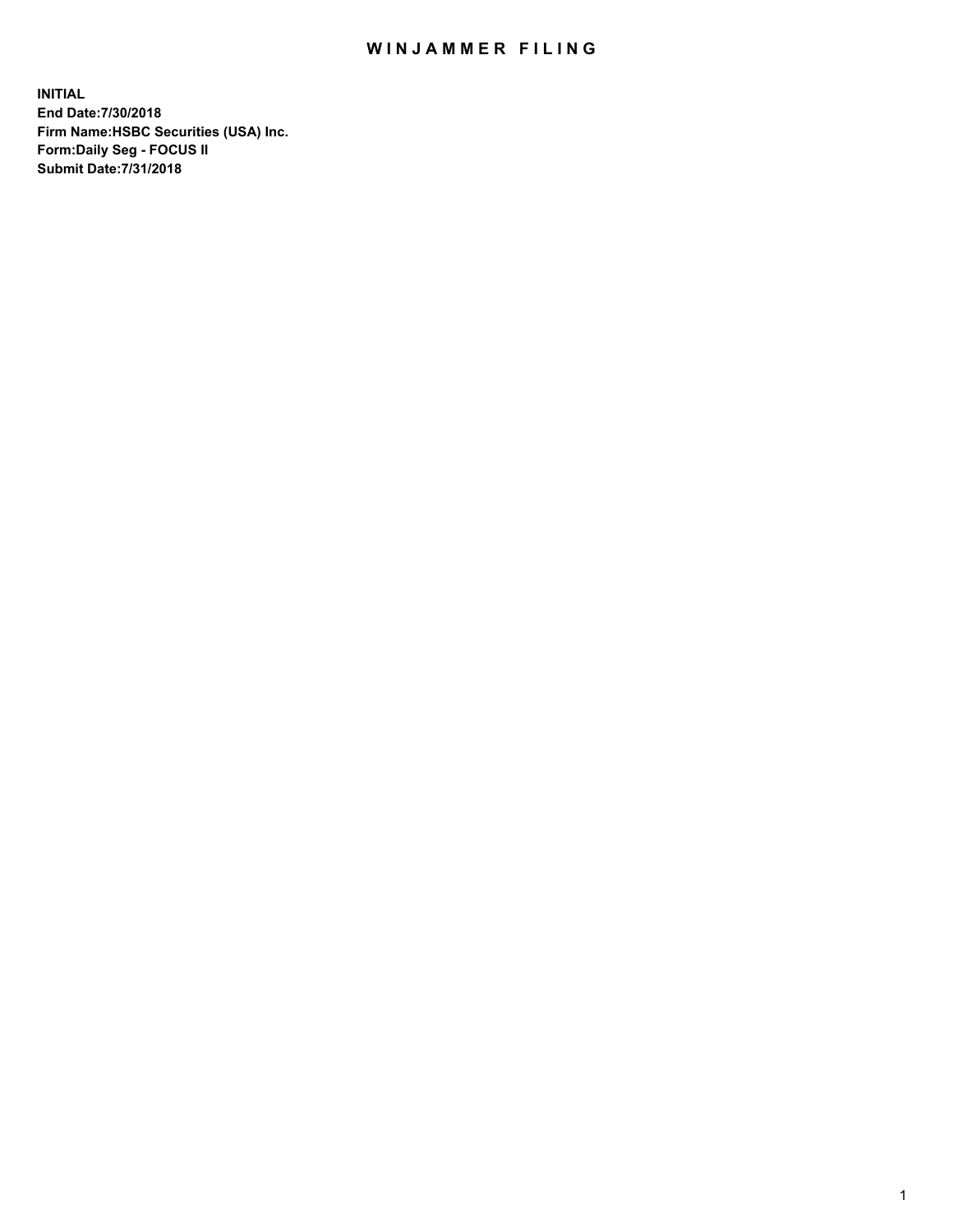**INITIAL End Date:7/30/2018 Firm Name:HSBC Securities (USA) Inc. Form:Daily Seg - FOCUS II Submit Date:7/31/2018 Daily Segregation - Cover Page**

| Name of Company                                                                                                                                                                                                                                                                                                                | <b>HSBC Securities (USA) Inc.</b>                                          |
|--------------------------------------------------------------------------------------------------------------------------------------------------------------------------------------------------------------------------------------------------------------------------------------------------------------------------------|----------------------------------------------------------------------------|
| <b>Contact Name</b>                                                                                                                                                                                                                                                                                                            | <b>Michael Vacca</b>                                                       |
| <b>Contact Phone Number</b>                                                                                                                                                                                                                                                                                                    | 212-525-7951                                                               |
| <b>Contact Email Address</b>                                                                                                                                                                                                                                                                                                   | michael.vacca@us.hsbc.com                                                  |
| FCM's Customer Segregated Funds Residual Interest Target (choose one):<br>a. Minimum dollar amount: : or<br>b. Minimum percentage of customer segregated funds required:% ; or<br>c. Dollar amount range between: and; or<br>d. Percentage range of customer segregated funds required between:% and%.                         | 147,000,000<br>$\overline{\mathbf{0}}$<br>0 <sub>0</sub><br>0 <sub>0</sub> |
| FCM's Customer Secured Amount Funds Residual Interest Target (choose one):<br>a. Minimum dollar amount: ; or<br>b. Minimum percentage of customer secured funds required:%; or<br>c. Dollar amount range between: and; or<br>d. Percentage range of customer secured funds required between:% and%.                            | 25,000,000<br><u>0</u><br>0 <sub>0</sub><br>00                             |
| FCM's Cleared Swaps Customer Collateral Residual Interest Target (choose one):<br>a. Minimum dollar amount: ; or<br>b. Minimum percentage of cleared swaps customer collateral required:% ; or<br>c. Dollar amount range between: and; or<br>d. Percentage range of cleared swaps customer collateral required between:% and%. | 95,000,000<br><u>0</u><br>00<br>0 <sub>0</sub>                             |

Attach supporting documents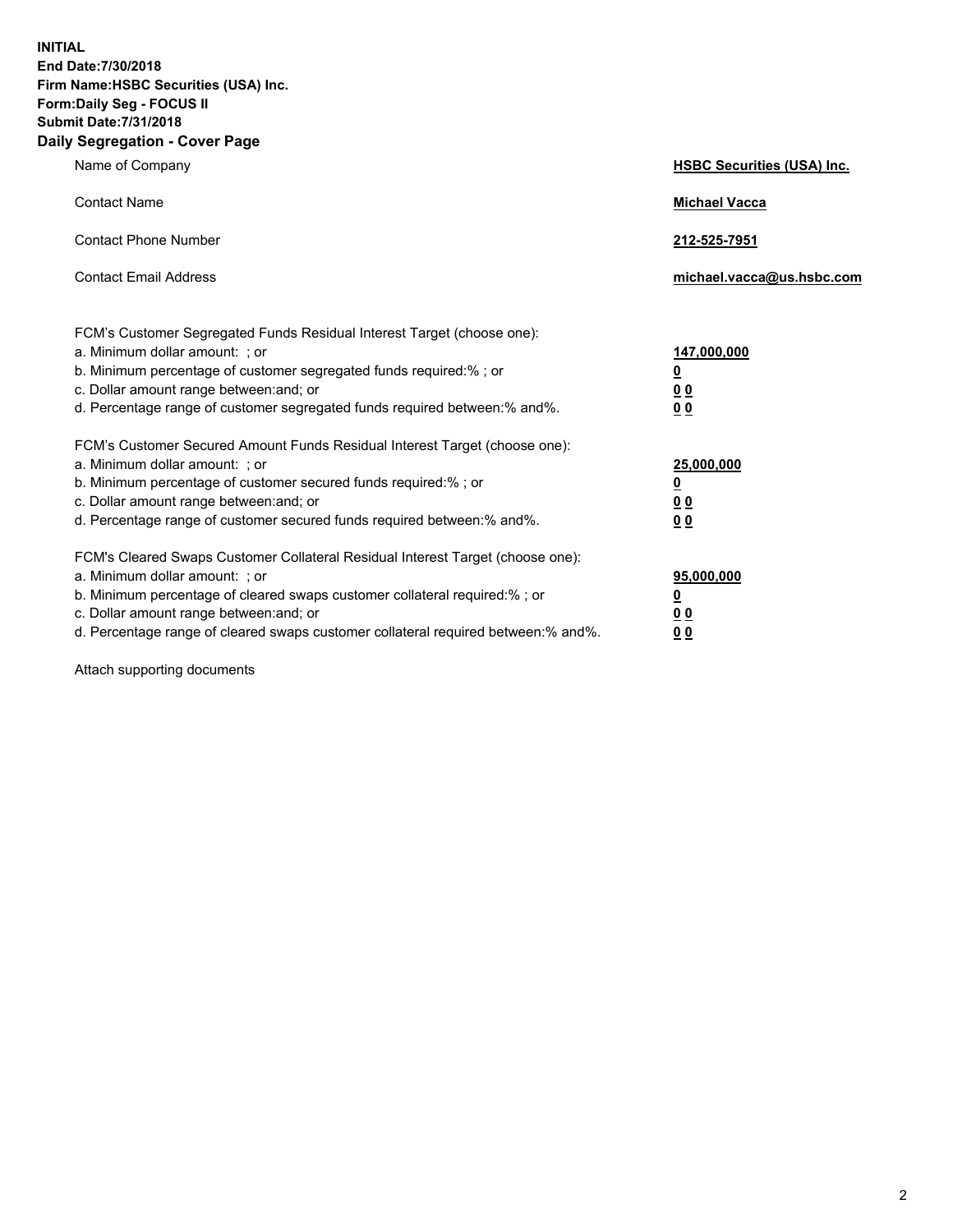**INITIAL End Date:7/30/2018 Firm Name:HSBC Securities (USA) Inc. Form:Daily Seg - FOCUS II Submit Date:7/31/2018 Daily Segregation - Secured Amounts** Foreign Futures and Foreign Options Secured Amounts Amount required to be set aside pursuant to law, rule or regulation of a foreign government or a rule of a self-regulatory organization authorized thereunder

## 1. Net ledger balance - Foreign Futures and Foreign Option Trading - All Customers A. Cash **110,906,900** [7315]

- B. Securities (at market) **51,015,370** [7317]
- 2. Net unrealized profit (loss) in open futures contracts traded on a foreign board of trade **-4,039,787** [7325]
- 3. Exchange traded options
	- a. Market value of open option contracts purchased on a foreign board of trade **0** [7335]
	- b. Market value of open contracts granted (sold) on a foreign board of trade **0** [7337]
- 4. Net equity (deficit) (add lines 1. 2. and 3.) **157,882,483** [7345]
- 5. Account liquidating to a deficit and account with a debit balances gross amount **1,242,041** [7351] Less: amount offset by customer owned securities **-1,238,148** [7352] **3,893** [7354]
- 6. Amount required to be set aside as the secured amount Net Liquidating Equity Method (add lines 4 and 5)
- 7. Greater of amount required to be set aside pursuant to foreign jurisdiction (above) or line 6.

## FUNDS DEPOSITED IN SEPARATE REGULATION 30.7 ACCOUNTS

- 1. Cash in banks
	- A. Banks located in the United States **107,808,485** [7500]
	- B. Other banks qualified under Regulation 30.7 **0** [7520] **107,808,485** [7530]
- 2. Securities
	- A. In safekeeping with banks located in the United States **19,556,741** [7540]
	- B. In safekeeping with other banks qualified under Regulation 30.7 **0** [7560] **19,556,741** [7570]
- 3. Equities with registered futures commission merchants
	- A. Cash **0** [7580]
	- B. Securities **0** [7590]
	- C. Unrealized gain (loss) on open futures contracts **0** [7600]
	- D. Value of long option contracts **0** [7610]
	- E. Value of short option contracts **0** [7615] **0** [7620]
- 4. Amounts held by clearing organizations of foreign boards of trade
	- A. Cash **0** [7640]
	- B. Securities **0** [7650]
	- C. Amount due to (from) clearing organization daily variation **0** [7660]
	- D. Value of long option contracts **0** [7670]
	- E. Value of short option contracts **0** [7675] **0** [7680]
- 5. Amounts held by members of foreign boards of trade
	-
	-
	- C. Unrealized gain (loss) on open futures contracts **-4,039,787** [7720]
	- D. Value of long option contracts **0** [7730]
	- E. Value of short option contracts **0** [7735] **65,992,063** [7740]
- 6. Amounts with other depositories designated by a foreign board of trade **0** [7760]
- 7. Segregated funds on hand **0** [7765]
- 8. Total funds in separate section 30.7 accounts **193,357,289** [7770]
- 9. Excess (deficiency) Set Aside for Secured Amount (subtract line 7 Secured Statement Page 1 from Line 8)
- 10. Management Target Amount for Excess funds in separate section 30.7 accounts **25,000,000** [7780]
- 11. Excess (deficiency) funds in separate 30.7 accounts over (under) Management Target **10,470,913** [7785]

**157,886,376** [7355]

**157,886,376** [7360]

 A. Cash **38,573,221** [7700] B. Securities **31,458,629** [7710] **35,470,913** [7380]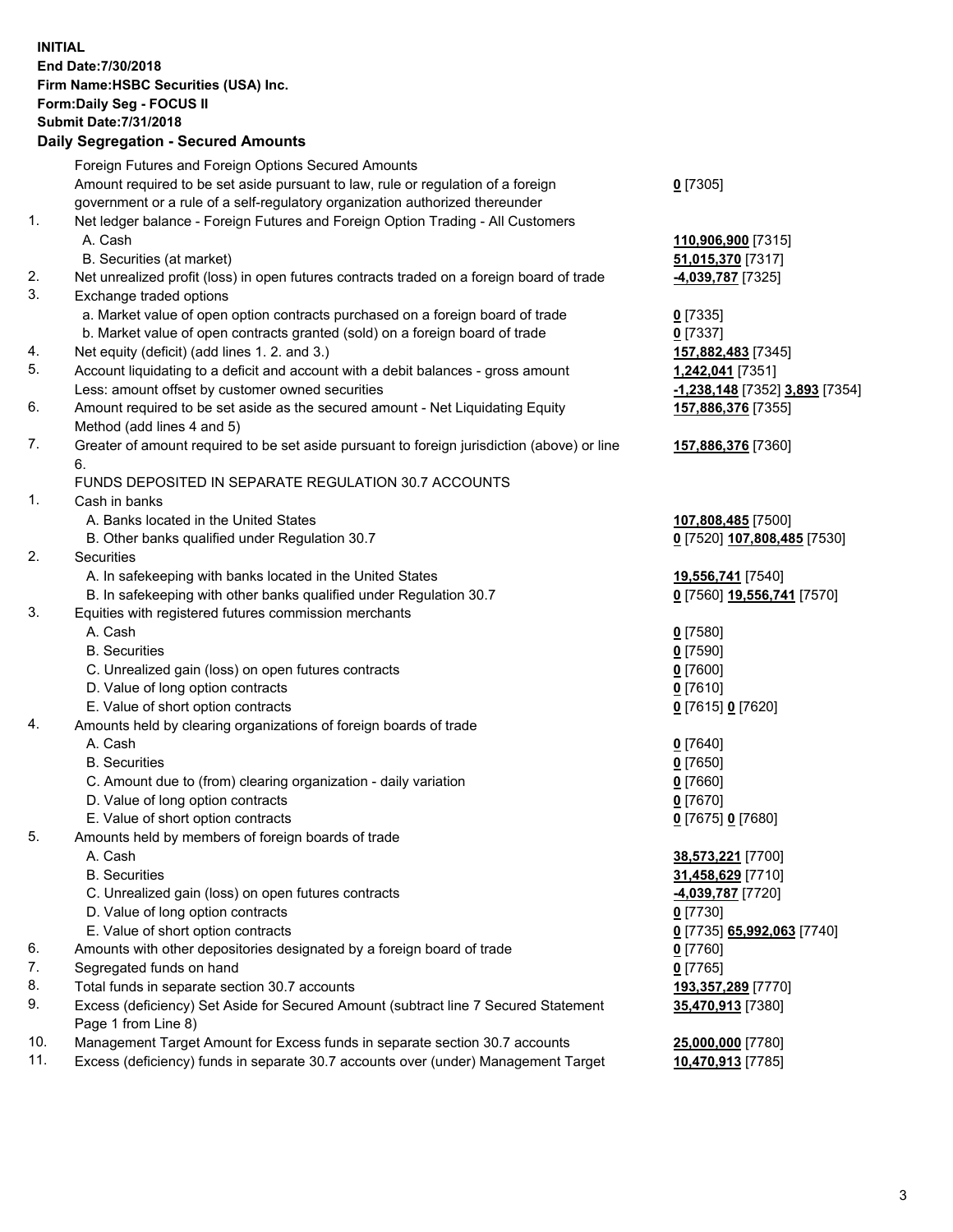**INITIAL End Date:7/30/2018 Firm Name:HSBC Securities (USA) Inc. Form:Daily Seg - FOCUS II Submit Date:7/31/2018 Daily Segregation - Segregation Statement** SEGREGATION REQUIREMENTS(Section 4d(2) of the CEAct) 1. Net ledger balance A. Cash **63,808,981** [7010] B. Securities (at market) **1,742,618,003** [7020] 2. Net unrealized profit (loss) in open futures contracts traded on a contract market **245,867,254** [7030] 3. Exchange traded options A. Add market value of open option contracts purchased on a contract market **272,580,138** [7032] B. Deduct market value of open option contracts granted (sold) on a contract market **-127,541,799** [7033] 4. Net equity (deficit) (add lines 1, 2 and 3) **2,197,332,577** [7040] 5. Accounts liquidating to a deficit and accounts with debit balances - gross amount **19,790,860** [7045] Less: amount offset by customer securities **-19,790,831** [7047] **29** [7050] 6. Amount required to be segregated (add lines 4 and 5) **2,197,332,606** [7060] FUNDS IN SEGREGATED ACCOUNTS 7. Deposited in segregated funds bank accounts A. Cash **26,082,691** [7070] B. Securities representing investments of customers' funds (at market) **0** [7080] C. Securities held for particular customers or option customers in lieu of cash (at market) **384,023,293** [7090] 8. Margins on deposit with derivatives clearing organizations of contract markets A. Cash **451,220,503** [7100] B. Securities representing investments of customers' funds (at market) **10,785** [7110] C. Securities held for particular customers or option customers in lieu of cash (at market) **1,295,301,960** [7120] 9. Net settlement from (to) derivatives clearing organizations of contract markets **-14,145,103** [7130] 10. Exchange traded options A. Value of open long option contracts **272,580,138** [7132] B. Value of open short option contracts **-127,541,799** [7133] 11. Net equities with other FCMs A. Net liquidating equity **7,390,129** [7140] B. Securities representing investments of customers' funds (at market) **0** [7160] C. Securities held for particular customers or option customers in lieu of cash (at market) **0** [7170] 12. Segregated funds on hand **63,292,750** [7150] 13. Total amount in segregation (add lines 7 through 12) **2,358,215,347** [7180] 14. Excess (deficiency) funds in segregation (subtract line 6 from line 13) **160,882,741** [7190] 15. Management Target Amount for Excess funds in segregation **147,000,000** [7194] **13,882,741** [7198]

16. Excess (deficiency) funds in segregation over (under) Management Target Amount Excess